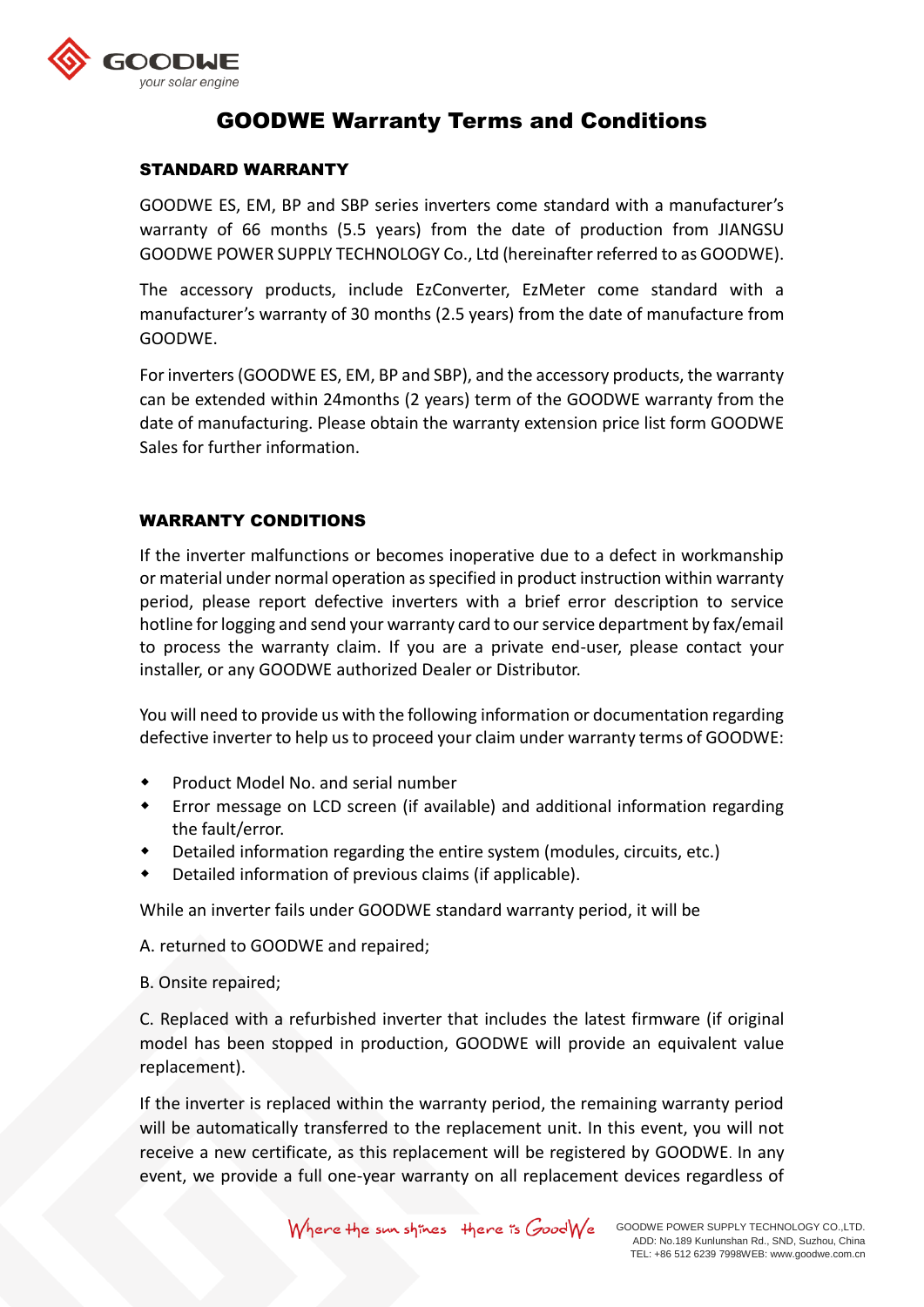

whether the original warranty is still valid.

Warranty card and purchase invoices should be properly kept for further warranty claim. For return transportation of inverters or components, it must be packed in their original or equivalent packaging. GOODWE keeps the right to arrange the warranty service by using third parties for performing warranty works.

GOODWE standard warranty includes the cost to GOODWE for work and material to regain inverter functioning. All other cost that includes transportation, travelling and accommodation cost of GOODWE personnel as well as costs of your own staff is not covered in the standard warranty. Furthermore, claims for compensation for direct or indirect damages arising from the defective inverter are not covered by standard warranty.

### Warranty Exception

The following circumstances may cause inverters be defective, it will not be covered by GOODWE's standard warranty:

- Product warranty period is expired (excluding additional agreements of warranty extension).
- Faults or damages due to operations against GOODWE instructions, installation and maintenance requirement. Such as mounting distance, air, waterproof plug.
- Disassembly, repair or modification by non GoodWe authorized person.
- Faults or damages due to unpredictability factors, man-made factors, or force majeure.
- Product modified, design changed or parts replaced not approved by GOODWE.
- Failure to comply with the safety regulations (VDE standards, etc.).
- Faults or damages caused by other reasons not related to product quality problem.
- The defect is caused during transportation.

### SERVICE AFTER WARRANTY EXPIRATION

For products which are out of warranty, GOODWE charges an on-site service fee, parts, labor cost and logistic fee to end-user which can be any/all of:

>On-site attendance fee: Cost of travel and time for the technician in attending on-site.

>Parts: Cost of replacement parts (including any shipping/admin fee that may apply).

>Labor: Labor time fee charged for the technician, who is repairing, maintaining, installing (hardware or software) and debugging the faulty product.

>Logistic fee: Cost of delivery and other derived expense when defective products are sent from user to GOODWE or/and repaired products are sent from GOODWE to user.